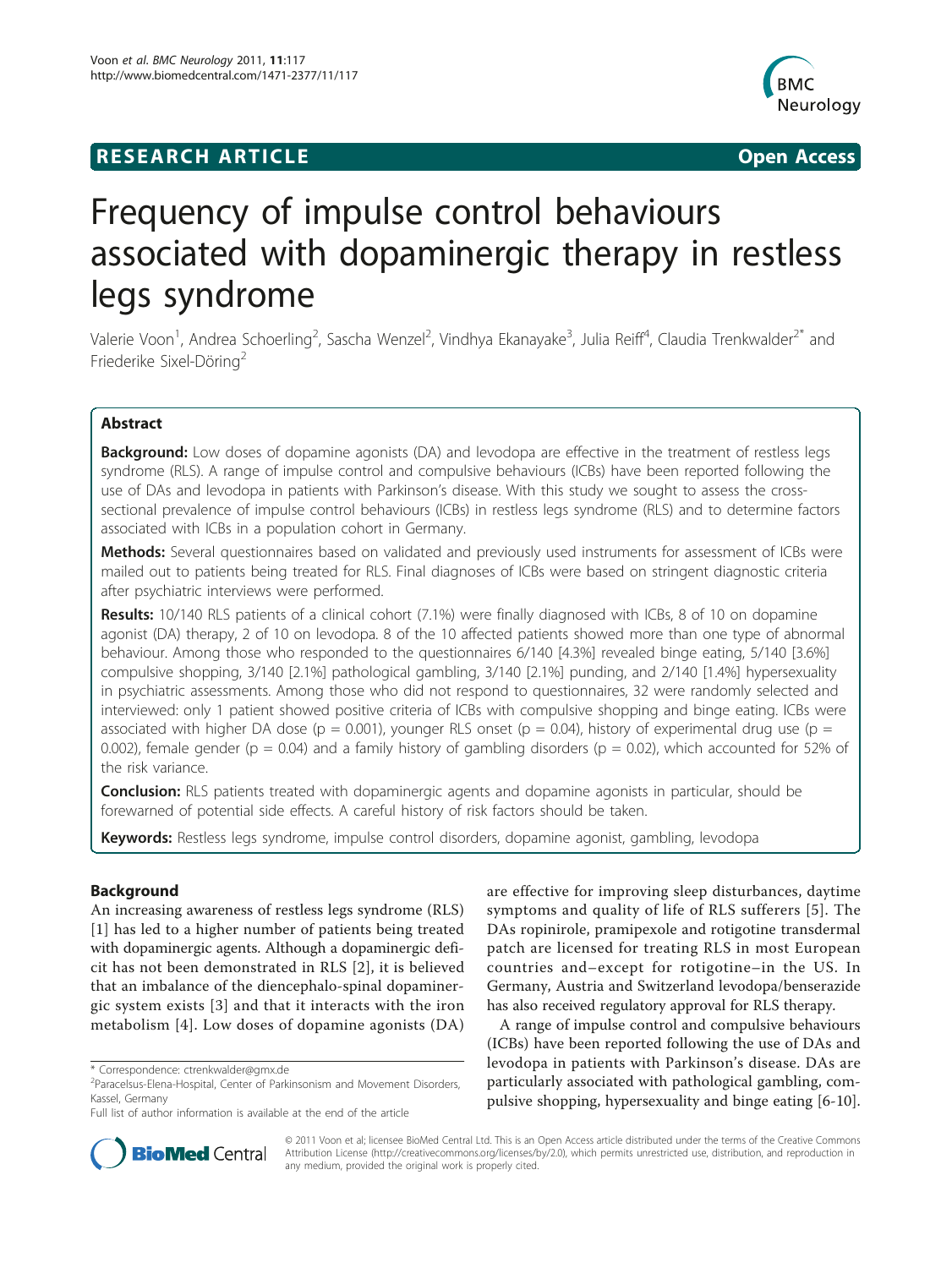Systematic studies on pathological gambling have been conducted in Italy [[7\]](#page-5-0) and the United Kingdom [[9](#page-5-0)] but none have been reported in Germany. Hypersexuality has been reported with levodopa monotherapy, although it is more likely to occur on DAs. Binge eating has also been associated with DAs [[10,11](#page-5-0)]. Punding has been variably associated with levodopa and DAs [[12](#page-5-0)-[14](#page-5-0)]. Compulsive medication use has been associated with levodopa [[15,16\]](#page-5-0). Such behaviours are variably associated with earlier age of disease onset, a personal or family history of gambling or alcohol use disorders, smoking, greater experimental drug use, and higher novelty seeking and impulsivity scores [\[10,14,15,17,18](#page-5-0)]. The objectives of this study were to assess the cross-sectional prevalence of ICBs in RLS using stringent diagnostic criteria and to determine factors associated with ICBs in a population cohort in Germany.

## **Methods**

The questionnaires used in this study were based on different screening tools that had either been validated in the general population or had been used in previous studies of ICBs in Parkinson's disease. These screening tools were:

1. The South Oaks Gambling Screen was used to assess gambling [[19](#page-5-0)].

2. A previously published questionnaire for Parkinson's disease was used for hypersexuality [[6\]](#page-5-0).

3. The Minnesota Impulse Disorders Interview was used for compulsive shopping [[8\]](#page-5-0).

4. Questions adapted from Evans et al.'s questionnaire were used for punding [\[14](#page-5-0)].

Associated factors that were also assessed included experimental drug use, cigarette smoking, alcohol use and family history of alcohol/substance use and gambling disorders, and novelty seeking behaviours. The questionnaires were translated into German following recommended rules for translating scales with back translation from two different translators, and mailed out to all RLS patients who had consulted at the RLS outpatient clinic of the Paracelsus-Elena Hospital in Kassel, Germany, within the previous two years.

All patients were interviewed by an RLS expert (CT) and their diagnosis confirmed according to the essential RLS diagnostic criteria, a full history was performed and a neurological exam made. Patients with low ferritin levels were included in the sample; ureamic RLS and other secondary causes of RLS were excluded.

A cut-off for the screening questionnaires was defined according to previous studies [[20](#page-5-0)]. Patients who scored above cut-off on the screening questions were contacted and extensively interviewed in person in the clinic or by phone by either a psychologist (AS) or a psychiatrist Page 2 of 6

(SW), using established or previously used stringent diagnostic criteria [[6,14](#page-5-0),[16](#page-5-0),[21,22](#page-5-0)], reviewed in [[20\]](#page-5-0). The study was approved by the Ethics Board of the Landesaerztekammer Hessen in Wiesbaden, Germany.

## Statistical analysis

We used the Fisher's Exact Test and unpaired t-tests for categorical and continuous variables respectively, and Spearman's rank test for non-parametric variables (cigarette, alcohol use) was used with SPSS Version 16.0. Since the factors tested were based on known associations with ICBs in Parkinson's disease, p < 0.05 was considered significant.

## Results

The study tree is shown in Figure [1.](#page-2-0) Fifty-seven percent (160/274) of subjects responded to the mail-out questionnaires. Face-to-face clinical interviews or extensive phone interviews were conducted with 27 subjects who showed any positive score on the mail-out questionnaires. Onethird (32/114) of the non-responders were randomly selected for contact by telephone (CT). Subjects commented that they did not respond to the questionnaires as they had either never experienced any of these behaviours, felt irritated by the questions, or did not require treatment for RLS symptoms at that time.

ICBs were reported in 10/140 (7.1%) respondents after an extensive interview (Table [1\)](#page-2-0) and 1/32 non-respondents (compulsive shopping and binge eating) contacted by phone. Of the responders, compulsive eating was identified in 6/140 (4.3%), compulsive shopping in 5/140 (3.6%), pathological gambling in 3/140 (2.1%), punding in 3/140 (2.1%), hypersexuality in 2/140 (1.4%) and compulsive medication use in none. Subjects with computer gambling spent money gambling on the Internet and fulfilled criteria for pathological gambling. Two subjects on levodopa monotherapy developed compulsive shopping in addition to comorbid punding in one subject. All patients had ICB onset after medication initiation, none had previously been identified as having an ICB.

All ten subjects identified with an ICB were female. Female-specific prevalence rates were as follows: compulsive eating in 6/98 (6.1%), compulsive shopping in 5/98 (5.1%), pathological gambling in 3/98 (3.1%), punding in 3/98 (3.1%) and hypersexuality in 2/98 (2.0%). ICBs were reported in 10% of women who responded to the questionnaire. Associated factors are reported in Table [2](#page-3-0). All subjects with ICBs received dopaminergic therapy. In the RLS group without ICBs 122/130 subjects (93.8%) received dopaminergic therapy, 8/130 subjects (6.2%) received only non-dopaminergic medication. ICBs were associated with higher DA dose, younger age of RLS onset, history of experimental drug use, female gender and a family history of gambling disorders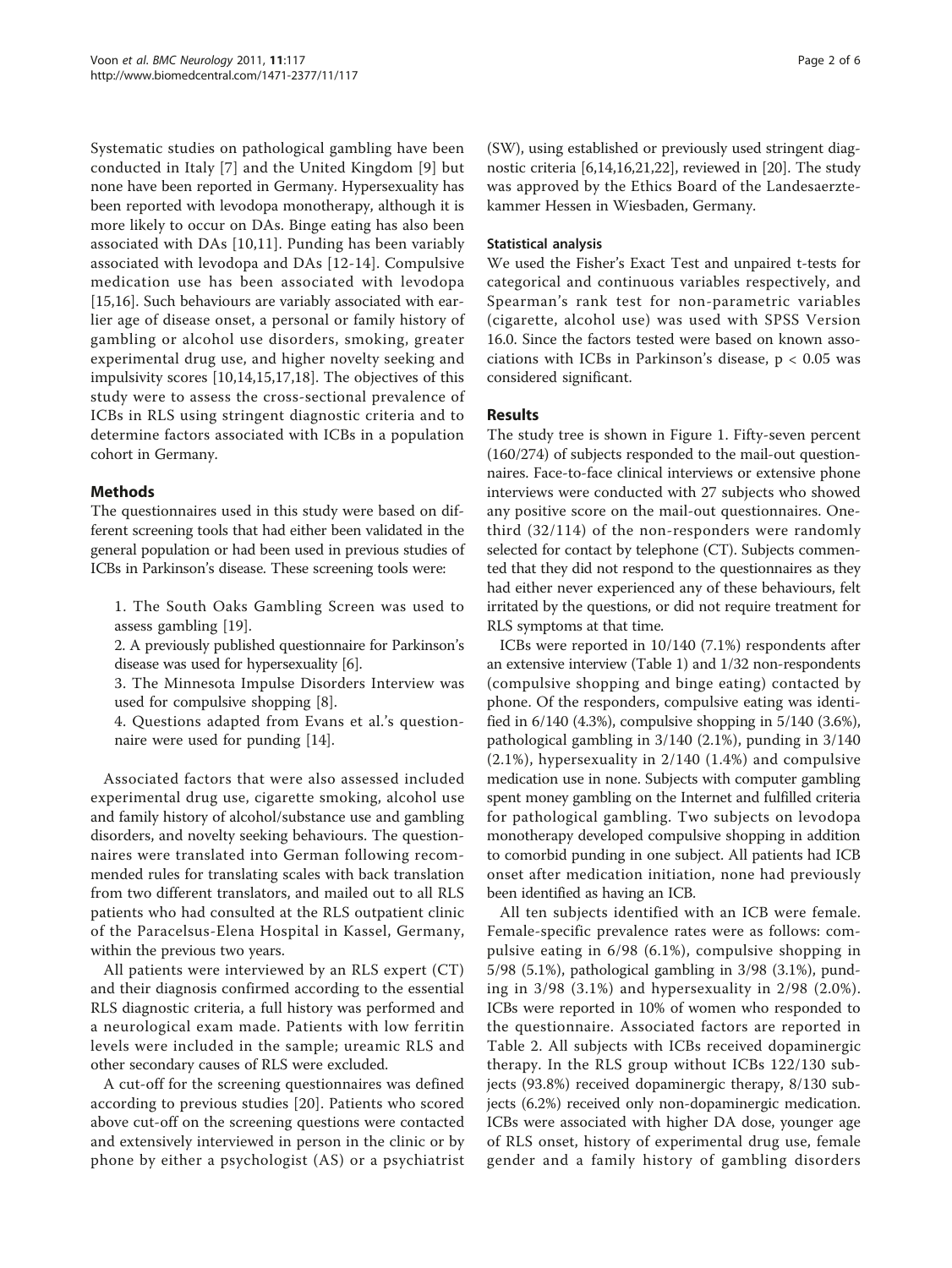<span id="page-2-0"></span>

(Table [2](#page-3-0)). Using a logistic regression analysis, these factors accounted for 52% of the variance and predicted ICBs at 42.9%. P-values at model entry were as follows: DA dose ( $p = 0.002$ ), experimental drug use ( $p =$ < 0.0001), age of RLS onset ( $p = 0.05$ ), gender ( $p = 0.12$ ). The addition of female gender to the model increased the  $R^2$  value from 45 to 52 and was thus included in the model.

## **Discussion**

ICBs occurred in 7.1% (10/140) of RLS patients treated with either a DA (8/10) or levodopa monotherapy (2/10). Eight of ten (80%) subjects had more than one comorbid ICB. ICBs in RLS patients were associated with higher levodopa-equivalent DA dose [[23](#page-5-0)], young age of RLS onset, history of experimental drug use, female gender and a family history of gambling disorders. These factors

| <b>Patient</b> | ICB diagnosis                                   | DA type/dose        | L-dopa dose |
|----------------|-------------------------------------------------|---------------------|-------------|
|                | Compulsive shopping, binge eating               | Ropinirole/2mg      | 100 mg      |
|                | Computer gambling, hypersexuality               | Pramipexole/0.72 mg |             |
|                | Binge eating, punding                           | Pramipexole/1.4 mg  |             |
| 4              | Gambling, binge eating                          | Ropinirole/4.5 mg   |             |
| 5              | Compulsive shopping, binge eating               | Ropinirole/2 mg     |             |
| 6              | Computer gambling, hypersexuality, binge eating | Pramipexole/0.95 mg |             |
|                | Compulsive shopping, binge eating               | Lisuride/2.5 mg     |             |
| 8              | Punding                                         | Cabergoline/3 mg    |             |
| 9              | Compulsive shopping                             |                     | 100 mg      |
| 10             | Compulsive shopping, punding                    |                     | 500 mg      |

Table 1 Impulse control and compulsive behaviours diagnoses and medication data in patients with restless legs syndrome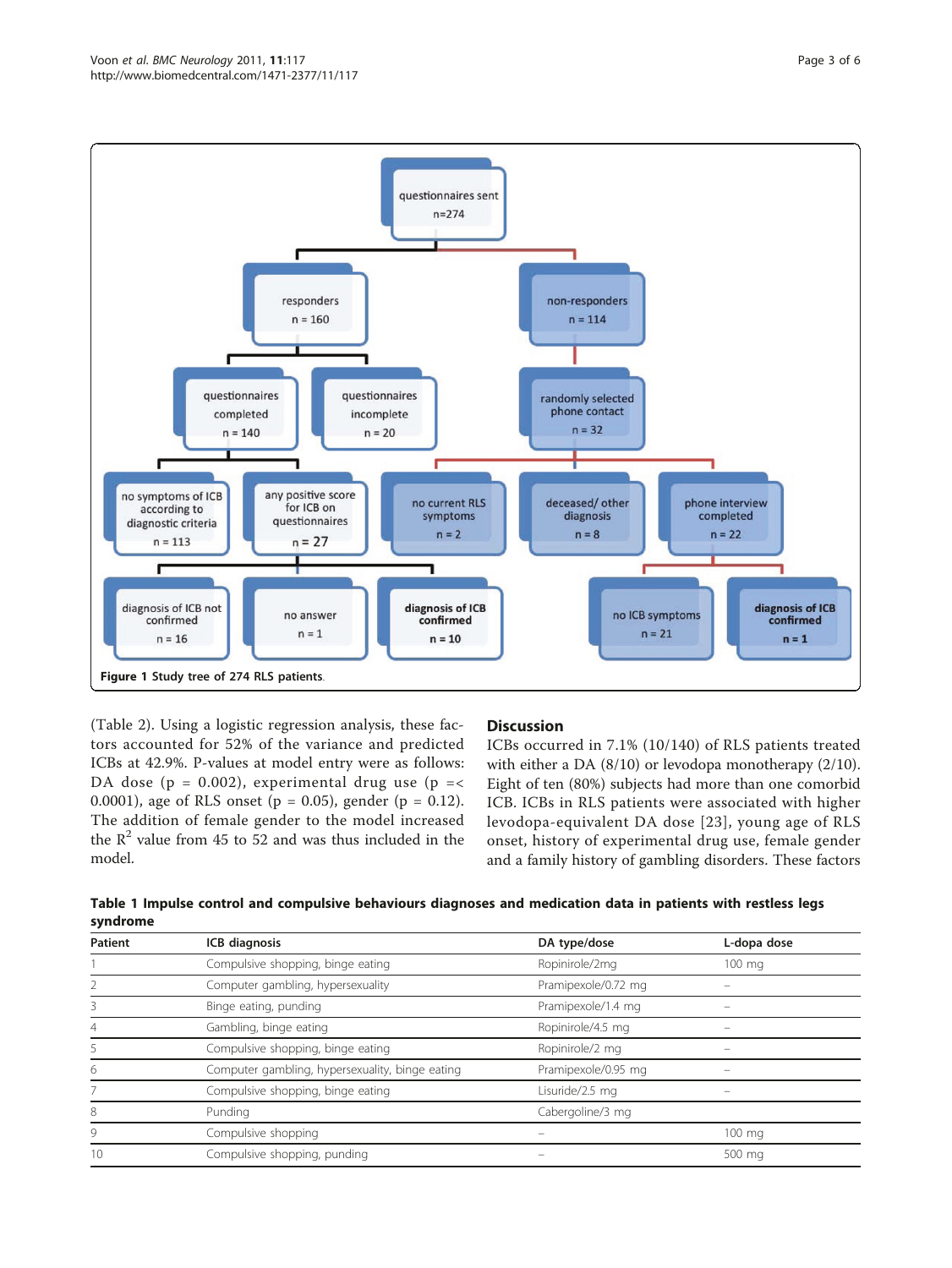|                                     |              | $RLS + ICBs$    | <b>RLSnonICBs</b>    | p-value |
|-------------------------------------|--------------|-----------------|----------------------|---------|
| <b>Total number</b>                 |              | $n = 10$        | $n = 130$            |         |
| Female gender                       |              | $n = 10(100\%)$ | $n = 88(67.6%)$      | 0.04    |
| Mean age of RLS onset in years (SD) |              | 46.6(10.1)      | 57 (15.9)            | 0.04    |
| <b>Medication</b>                   | Dopaminergic | $n = 10(100\%)$ | $n = 122(93.8\%)$    | 0.4     |
|                                     | Other        | $n = 0$ (0%)    | $n = 8(6.2\%)$       |         |
| Da type                             | Ropinirole   | $n = 3(37.5%)$  | $n = 29(29.8%)$      | 0.6     |
|                                     | Pramipexole  | $n = 3(37.5%)$  | $n = 43(44.3%)$      | 0.5     |
|                                     | Other        | $n = 2(25%)$    | $n = 25(25.7%)$      | 0.3     |
| Mean DA dose as LEDD mg/d *(SD)     |              | 63.7(52.7)      | 26.7(26.4)           | 0.001   |
| FHx alcohol use disorder            |              | $n = 3$ (30%)   | $n = 12(9.2\%)$      | 0.09    |
| FHx gambling disorder               |              | $n = 2 (20\%)$  | $n = 2(2\%)$         | 0.02    |
| Hx experimental drug use            |              | $n = 5(50\%)$   | $n = 10(7.9%)$       | 0.002   |
| Cigarettes smoked daily             | $\Omega$     | $n = 5(50\%)$   | $n = 81(62.3%)$      | 0.19    |
|                                     | $1 - 10$     | $n = 0$ (0%)    | $n = 10(13%)$        |         |
|                                     | $11 - 20$    | $n = 3$ (30%)   | $n = 13(10\%)$       |         |
|                                     | $21 - 29$    | $n = 0$ (0%)    | $n = 6(6%)$          |         |
|                                     | > 30         | $n = 2 (20\%)$  | $n = 10(13%)$        |         |
| Alcohol daily glasses               | $\Omega$     | $n = 8(80%)$    | $n = 70/118(59.3%)$  | 0.18    |
|                                     | $1 - 7$      | $n = 2$ (20%)   | $n = 41/118(34.8\%)$ |         |
|                                     | $8 - 14$     | $n = 0$ (0%)    | $n = 5/118(4.2\%)$   |         |
|                                     | $15 - 21$    | $n = 0$ (0%)    | $n = 2/118(1.7%)$    |         |
|                                     | > 22         | $n = 0$ (0%)    | $n = 0$ (0%)         |         |
| Mean novelty seeking score (SD)     |              | 20.8(5.3)       | 18(5.5)              | 0.13    |

<span id="page-3-0"></span>Table 2 Patient characteristics and factors associated with impulse control and compulsive behaviours in patients with restless legs syndrome

\*Calculation of Levodopa Daily Dose Equivalent (23); Abbreviations: RLS = Restless Legs Syndrome; ICBs = Impulse control behaviors; SD = standard deviation; DA = dopamine agonist; LEDD = levodopa dose equivalent; FHx = Family history; Hx = history; cut-off for significance: p < 0.05.

also accounted for 52% of the variance and predicted ICBs at 42.9%.

Study strengths include the use of validated or previously utilized screening questionnaires and established instruments to assess associated factors, as well as the use of stringent diagnostic criteria and extensive interviews with a psychologist or a psychiatrist. Based on the identification of ICBs in only 1/32 randomly selected non-responders (3.1%) we caution that the occurrence of ICBs in RLS patients found in this study may be overestimated, as the experience of behavioural changes may have motivated the subjects to fill out the questionnaires and thus bias the results of the study.

One limitation of the study is the lack of a control group. However, all RLS patients with ICBs were on dopaminergic therapy and none of the RLS patients with non-dopaminergic medication was identified with an ICB. In accordance with previous findings [[24](#page-5-0)-[27](#page-5-0)] this is supportive of an association between ICBs and dopaminergic medication in RLS patients. We can also confirm the previous association between the occurrence of ICBs in RLS and treatment with higher dosages

of dopaminergic agents compared to RLS patients who did not develop ICBs [[24,26\]](#page-5-0). As depression may present an individual susceptibility factor for abnormal behaviours in PD patients [[28](#page-5-0)] and neuropsychological testing revealed preserved executive functions in a previous study on PD patients with pathological gambling [[29](#page-5-0)], the lack of further psychiatric and neuropsychological evaluation in our cohort further limits the study presented here. Comparative assessment of psychiatric comorbidities and cognitive profiles should be addressed in further studies.

Compulsive eating was identified in 6/140 (4.3%), compulsive shopping in 5/140 (3.6%), pathological gambling in 3/140 (2.1%), punding in 3/140 (2.1%), hypersexuality in 2/140 (1.4%) and compulsive medication use in none of the subjects. These frequencies are relatively similar to RLS studies conducted in North America [[24-27](#page-5-0)] although the phenotypes of ICB are different compared to US patient cohorts. One study compared 100 RLS treated patients, 275 controls with obstructive sleep apnoea and 52 RLS untreated patients. RLS patients on dopaminergic medications had greater pathologic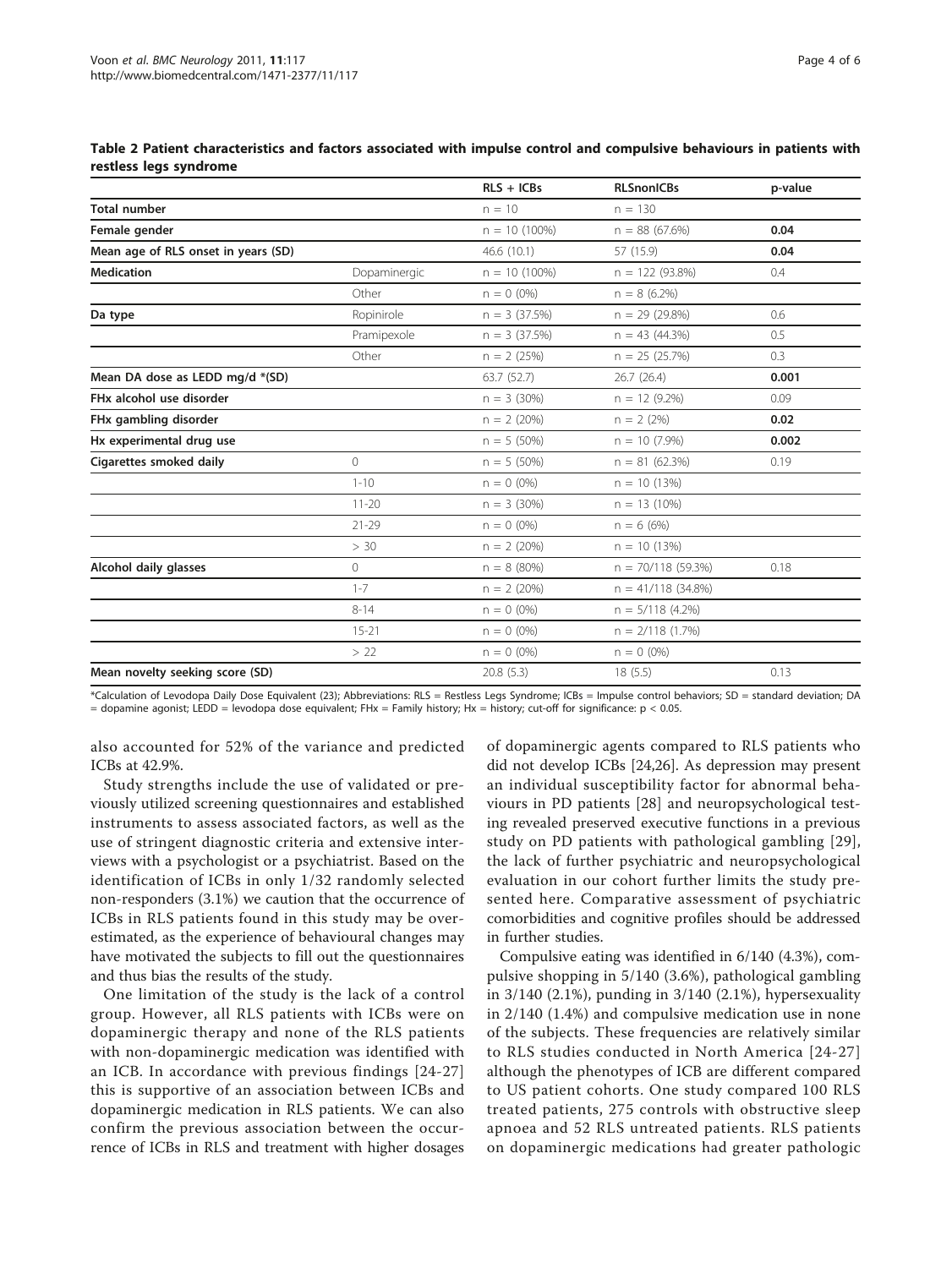<span id="page-4-0"></span>gambling (5%), compulsive shopping (9%) and punding (7%) than the sleep apnoea control group along with greater compulsive shopping relative to the RLS untreated group [[24,26](#page-5-0)]. Our study uniquely focuses on ICBs in RLS patients in a European rather than a North American cohort and further investigates associated factors. The frequency of ICBs is greater in Parkinson's disease compared to RLS and has been suggested to be related to dose effects [[24\]](#page-5-0). In a large multicentre North American study focusing on Parkinson's disease, pathological gambling is reported in 2.9% (with problem gambling in an additional 2.3%), compulsive shopping in 6.0%, hypersexuality in 3.5%, and binge eating in 3.5% [[10\]](#page-5-0). Punding has been reported in 1.5 to 14% [[12,14](#page-5-0)] and compulsive medication use in 3 - 4% [\[16,30\]](#page-5-0).

In the North American general population, binge eating disorder is identified in 3.5% of women and 2% of men [[31](#page-5-0)] and compulsive shopping in 6% [\[32](#page-5-0)]. The lifetime prevalence of a binge eating disorder in European countries, including Germany, has been reported to be 1.12% [[33](#page-5-0)]. The lifetime prevalence of pathological gambling in North America is 1.5% [\[34\]](#page-5-0) whereas the 2006 German Epidemiological Survey of Substance Abuse (n = 7817, aged 18-64 years old), that was controlled for mania, found a much lower lifetime prevalence of DSM IV-diagnosis of pathological gambling at 0.09% [[35](#page-5-0)]. Pathological gambling in Germany may be lower due to a negative cultural attitude towards gambling as well as a less widespread access to casinos. Intriguingly, the rate of pathological gambling in RLS is similar to the rate reported in PD in North America, but access to gambling in our study in Germany was through the Internet. The prevalence rates of binge eating and compulsive shopping in RLS patients may reflect a different pattern of presentation in females. We did not find RLS patients with compulsive medication use, which may be due to the lower frequency and dosage of levodopa use in Germany.

Associated factors such as a history of experimental drug use and a family history of gambling disorders are consistent to that observed in the literature on ICBs in Parkinson's disease [\[10](#page-5-0),[14](#page-5-0),[15,17\]](#page-5-0). Factors such as cigarette and alcohol use and novelty seeking may reach significance with a larger sample size. This suggests that a similar biological predisposition may underlie these behaviours rather than Parkinson's disease itself being an absolutely necessary factor. The young age of RLS onset suggests that genetically mediated forms of RLS may have a different susceptibility to dopaminergic medications. In Parkinson's disease, male gender is considered a risk factor for specific ICBs such as hypersexuality [[36](#page-5-0)]. In our study only women were affected by ICBs. Further studies in large cohorts are necessary to clarify whether this is due to the greater overall prevalence of RLS in women - as reflected in our study cohort.

None of the RLS patients identified with ICBs in this study attributed their ICB symptoms to dopaminergic treatment. Although all affected study subjects were advised to have their treatment regimen changed, none felt sufficiently impaired by their behaviours to stop dopaminergic medications completely, but agreed to a reduced dosage or combination therapy with non-dopaminergic agents.

## Conclusions

Higher DA dose, young age of RLS onset, history of experimental drug use, female gender and a family history of gambling disorders may be predisposing factors for developing an ICB in RLS with dopaminergic treatment. RLS patients should be forewarned of potential behavioural side-effects when treated with dopaminergic agents and dopamine agonists in particular.

#### Acknowledgements

The authors thank Anne-Marie Williams for her editorial assistance.

#### Author details

<sup>1</sup> Behavioural and Clinical Neurosciences Institute, University of Cambridge, Cambridge, UK. <sup>2</sup>Paracelsus-Elena-Hospital, Center of Parkinsonism and Movement Disorders, Kassel, Germany. <sup>3</sup>Department of Psychological Sciences, Purdue University, West Lafayette, IN, USA. <sup>4</sup>Klinik für Psychiatrie und Psychotherapie, Dr. Horst Schmidt Klinik, Wiesbaden, Germany.

#### Authors' contributions

VV participated in the conception, design, organization and execution of the study, designed and critically reviewed the statistical analysis, wrote the first draft of the manuscript and critically reviewed the revised version. AS participated in the organization of the study and conduction of the patient interviews. SW participated in the design and organization of the study, conduction of the patient interviews and was responsible for confirmation of ICB diagnoses. VE performed the statistical analysis. JD participated in the design of the study and critically reviewed the manuscript. CT participated in the conception, design, organization and execution of the study, critically reviewed statistical analysis, participated in the writing of the first draft and critically reviewed the manuscript as well as its revised version. FSD conceived the study, participated in its execution, critically reviewed the first draft and wrote the revised version. All authors read and approved the final manuscript.

#### Competing interests

The authors declare that they have no competing interests.

Received: 3 August 2010 Accepted: 28 September 2011 Published: 28 September 2011

#### References

- 1. Allen RP, Picchietti D, Hening WA, Trenkwalder C, Walters AS, Montplaisir J: [Restless legs syndrome: diagnostic criteria, special considerations, and](http://www.ncbi.nlm.nih.gov/pubmed/14592341?dopt=Abstract) [epidemiology. A report from the restless legs syndrome diagnosis and](http://www.ncbi.nlm.nih.gov/pubmed/14592341?dopt=Abstract) [epidemiology workshop at the National Institutes of Health.](http://www.ncbi.nlm.nih.gov/pubmed/14592341?dopt=Abstract) Sleep Med 2003, 4:101-119.
- 2. Trenkwalder C, Paulus W, Walters AS: [The restless legs syndrome.](http://www.ncbi.nlm.nih.gov/pubmed/16033689?dopt=Abstract) Lancet Neurol 2005, 4:465-475.
- Paulus W, Schomburg ED: [Dopamine and the spinal cord in restless legs](http://www.ncbi.nlm.nih.gov/pubmed/16762808?dopt=Abstract) [syndrome: does spinal cord physiology reveal a basis for augmentation?](http://www.ncbi.nlm.nih.gov/pubmed/16762808?dopt=Abstract) Sleep Med Rev 2006, 10:185-196.
- 4. Allen RP, Earley CJ: The role of iron in restless legs syndrome. Mov Disord 2007.